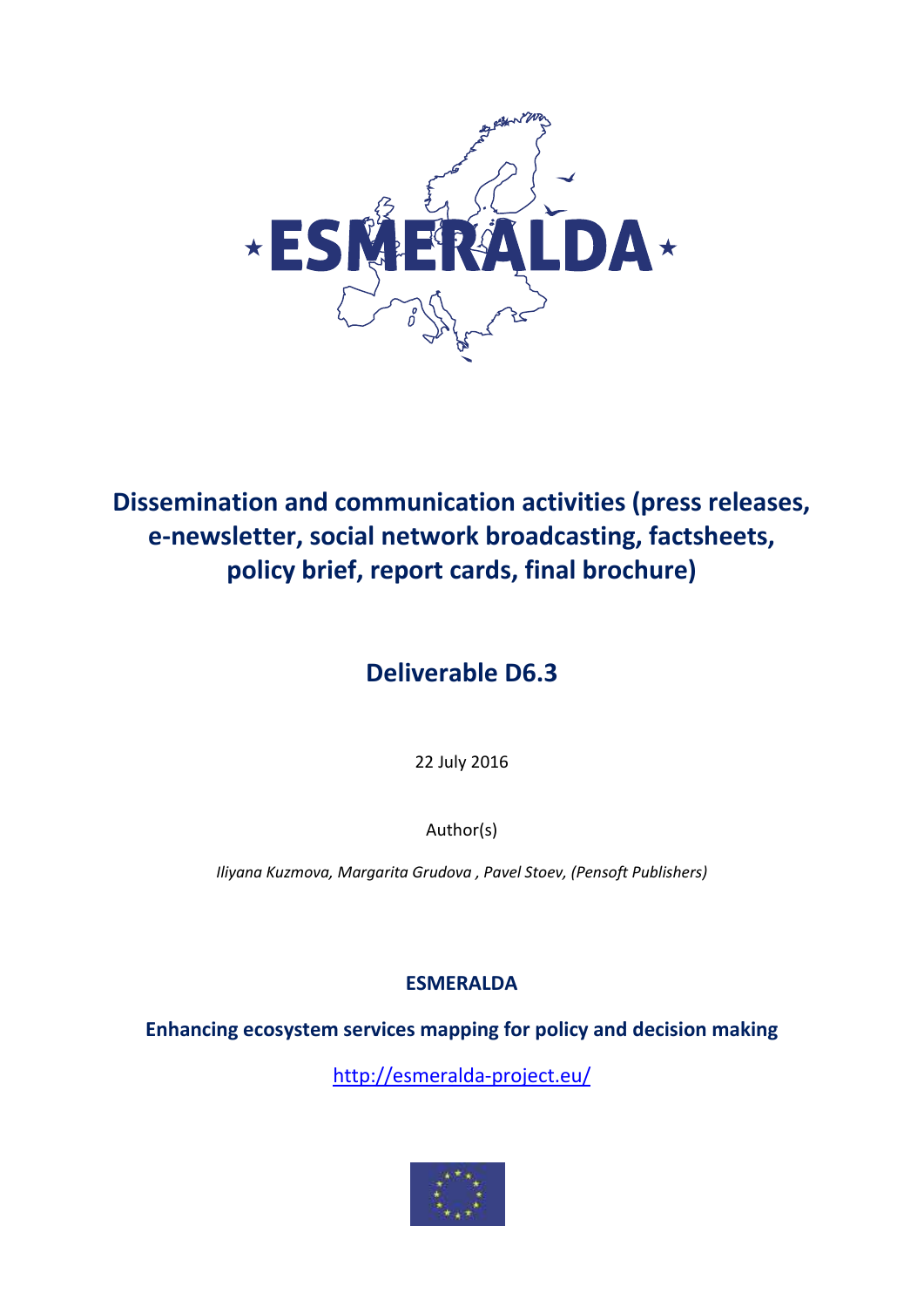#### **Prepared under contract from the European Commission**

Grant agreement No. 642007 EU Horizon 2020 Coordination and support action

| Project acronym:                        | <b>ESMERALDA</b>                                                                       |
|-----------------------------------------|----------------------------------------------------------------------------------------|
| Project full title:                     | Enhancing ecosystem services mapping for policy and decision<br>making                 |
| Start of the project:                   | February 2015                                                                          |
| Duration:                               | 42 months                                                                              |
| Project coordinator:<br>Project website | Dr. Benjamin Burkhard, Christian Albrechts University Kiel<br>www.esmeralda-project.eu |

\_\_\_\_\_\_\_\_\_\_\_\_\_\_\_\_\_\_\_\_\_\_\_\_\_\_\_\_\_\_\_\_\_\_\_\_\_\_\_\_\_\_\_\_\_\_\_\_\_\_\_\_\_\_\_\_\_\_\_\_\_\_\_\_\_\_\_\_\_\_\_\_\_\_\_\_\_\_\_\_\_\_

| Deliverable title:           | D6.3 Dissemination and communication activities<br>(press<br>releases, e-newsletter, social network broadcasting, factsheets,<br>policy brief, report cards, final brochure)                                                                                                                             |
|------------------------------|----------------------------------------------------------------------------------------------------------------------------------------------------------------------------------------------------------------------------------------------------------------------------------------------------------|
| Deliverable n <sup>o</sup> : | D <sub>6.3</sub>                                                                                                                                                                                                                                                                                         |
| Nature of the deliverable:   | Report                                                                                                                                                                                                                                                                                                   |
| Dissemination level:         | Public                                                                                                                                                                                                                                                                                                   |
| WP responsible:              | WP6                                                                                                                                                                                                                                                                                                      |
| Lead beneficiary:            | <b>Pensoft Publishers</b>                                                                                                                                                                                                                                                                                |
| Citation:                    | Kuzmova, I., Grudova, M. & Stoev, P. (2016). Dissemination and<br>communication activities (press releases, e-newsletter, social<br>network broadcasting, factsheets, policy brief, report cards, final<br>brochure). Deliverable D6.3 EU Horizon 2020 ESMERALDA Project,<br>Grant agreement No. 642007. |

| Due date of deliverable: | Month 18 |
|--------------------------|----------|
| Actual submission date:  | Month 18 |

#### Deliverable status:

| Version | <b>Status</b> | Date         | Author(s)                                                    |  |  |
|---------|---------------|--------------|--------------------------------------------------------------|--|--|
| 1.0     | Draft         | 07 July 2016 | Iliyana Kuzmova, Margarita Grudova, Pavel<br>Stoev - Pensoft |  |  |
| 2.0     | Draft         | 20 July 2016 | Kuzmova, Margarita Grudova -<br>llivana<br>Pensoft           |  |  |

The content of this deliverable do not necessarily reflect the official opinions of the European Commission or other institutions of the European Union.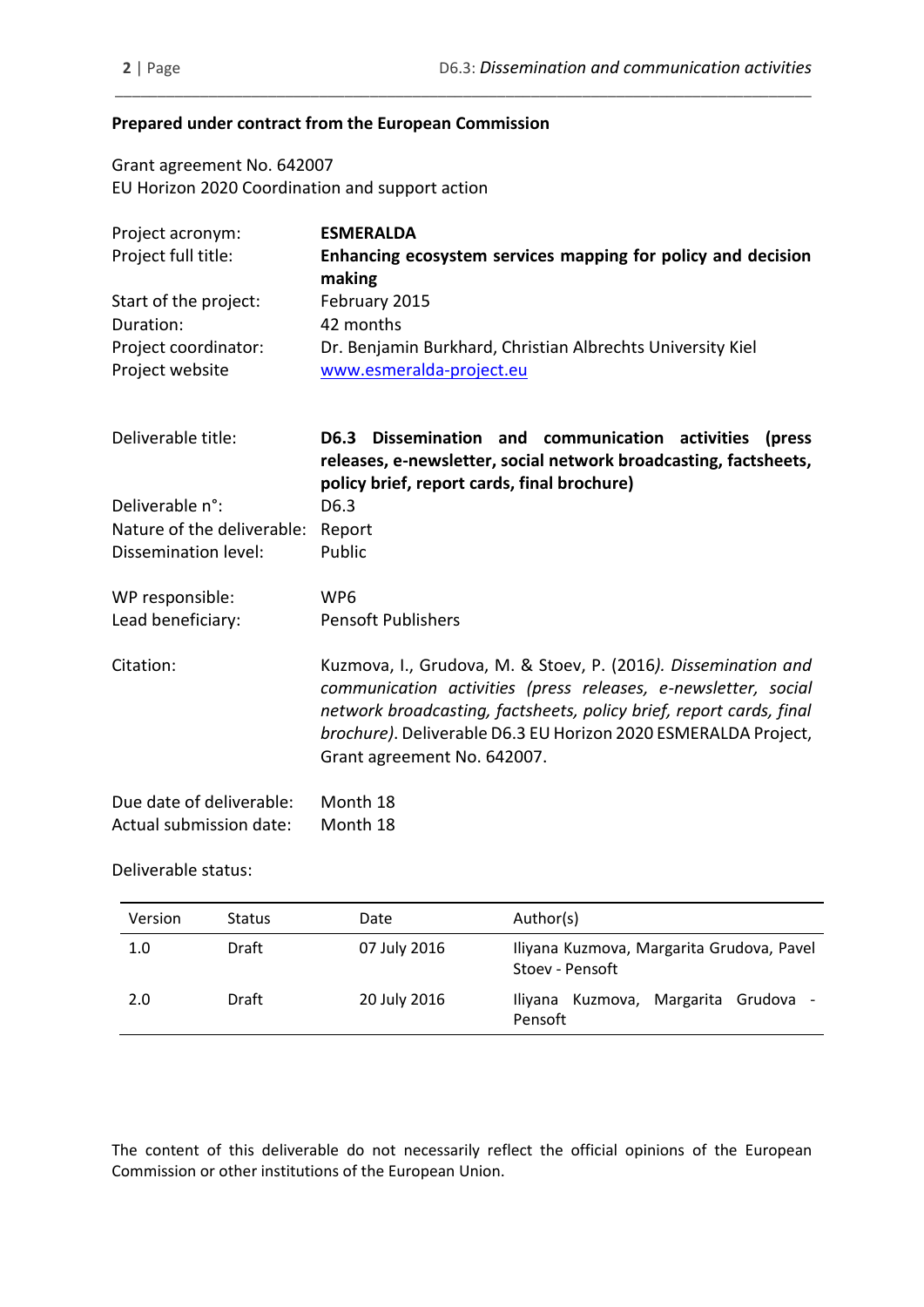# **Contents:**

| 1.   |  |
|------|--|
| 1.1. |  |
| 1.2. |  |
| 1.3. |  |
| 1.4. |  |
| 1.5. |  |
| 1.6. |  |
| 1.7. |  |
| 1.8. |  |
| 1.9. |  |
| 2.   |  |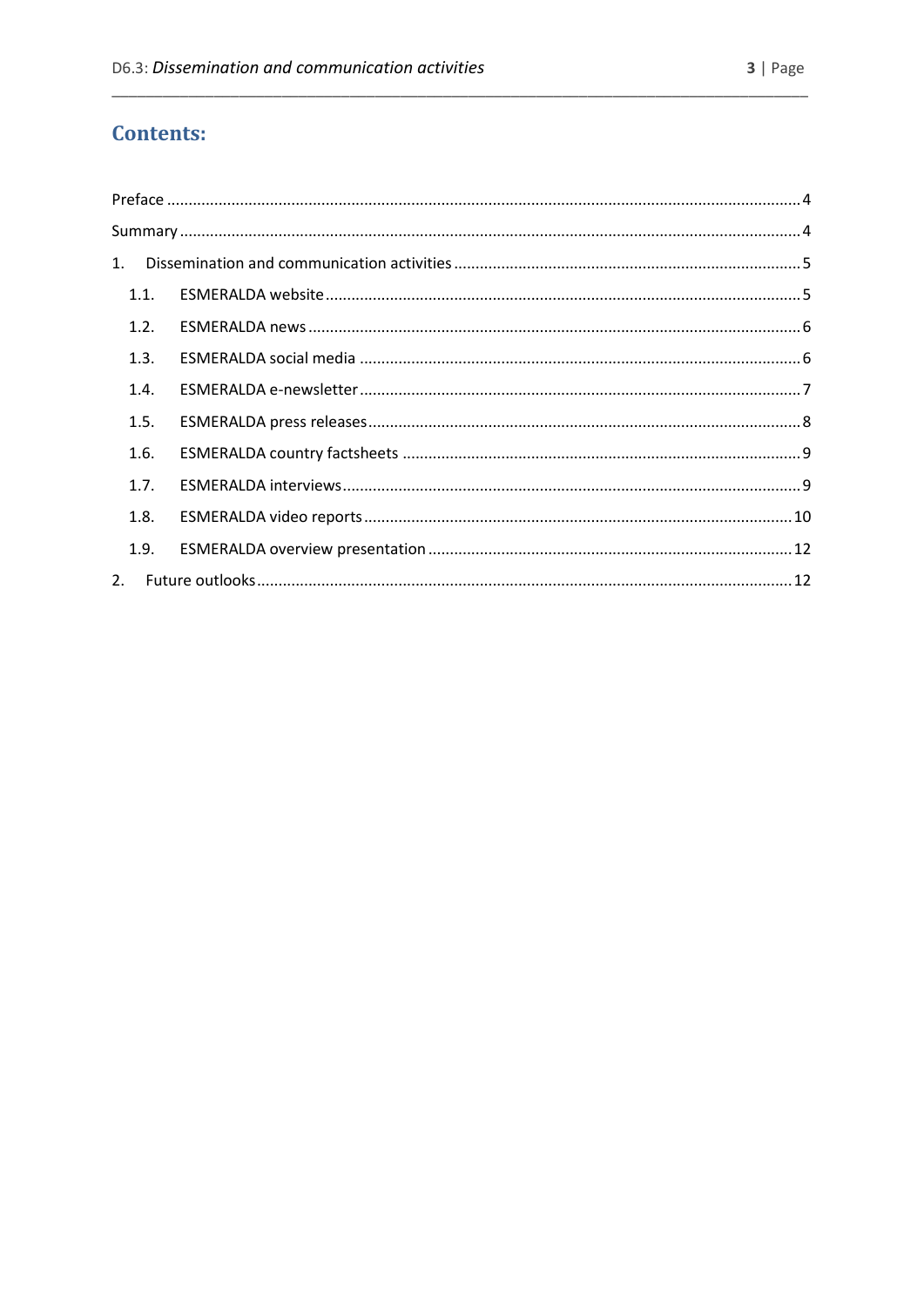# <span id="page-3-0"></span>**Preface**

One of the main objectives of WP6 'Dissemination & Knowledge Exchange' is the effective dissemination and communication of ESMERALDA outcomes across stakeholders, researchers and the general public. To ensure effective dissemination and communication different approaches were used during the first 18 months of the project implementation. To ensure the broadest impact and highest level of dissemination all ESMERALDA partners are actively engaged in the process. The following report describes the communication and dissemination activities carried out to this point.

\_\_\_\_\_\_\_\_\_\_\_\_\_\_\_\_\_\_\_\_\_\_\_\_\_\_\_\_\_\_\_\_\_\_\_\_\_\_\_\_\_\_\_\_\_\_\_\_\_\_\_\_\_\_\_\_\_\_\_\_\_\_\_\_\_\_\_\_\_\_\_\_\_\_\_\_\_\_\_\_\_\_

### <span id="page-3-1"></span>**Summary**

To ensure that the aims of the dissemination and communication activities within ESMERALDA are met, professionally and effectively multiple modes of dissemination based on traditional and innovative methods are used.

Up-to-date noteworthy information from ESMERALDA and for topics relevant to the project is delivered regularly through the news rubric on the project website and relevant social networks.

The ESMERALDA accounts in the social media (Twitter, Facebook, Google +, and LinkedIn) are actively used to ensure the widest possible impact and outreach of project related results, news and events. The dissemination and communication activities are carried in accordance with the project's specificities, as well as with the functionalities and requirements of each of the four social networks.

Project's e-newsletters are produced every 6 months and contain a synthesis or the most important news and results achieved during the relevant period. Each issue is widely disseminated to the newsletter subscribers and to the ESMERALDA partners for further distribution to their institutional channels and personal contacts. All issues are also available for free download in the Media Center.

Throughout the project and especially when significant results are achieved, press releases are issued to disseminate results. ESMERALDA is using the channels of EurekAlert!, one of the world largest online distributors of science news that reaches out to more than 5000 mass media and independent science journalists. All press releases can be found on the project website.

ESMERALDA country fact sheets were prepared for each EU member state as part of task 2.1: Stakeholder identification and initial analysis of activities. The initial analysis draws upon information collected by ESMERALDA project partners and previous relevant work on ecosystem mapping and assessment activities and policy and research activities in connection to that.

A new interview rubric gives possibility to project stakeholders and general public to receive better impression on the work and research interests of ESMERALDA project members.

Video reports from important ESMERALDA events provide deeper insights to all interested parties.

An overview power point presentation helps partners to present the ESMERALDA project in a concise yet complete manner.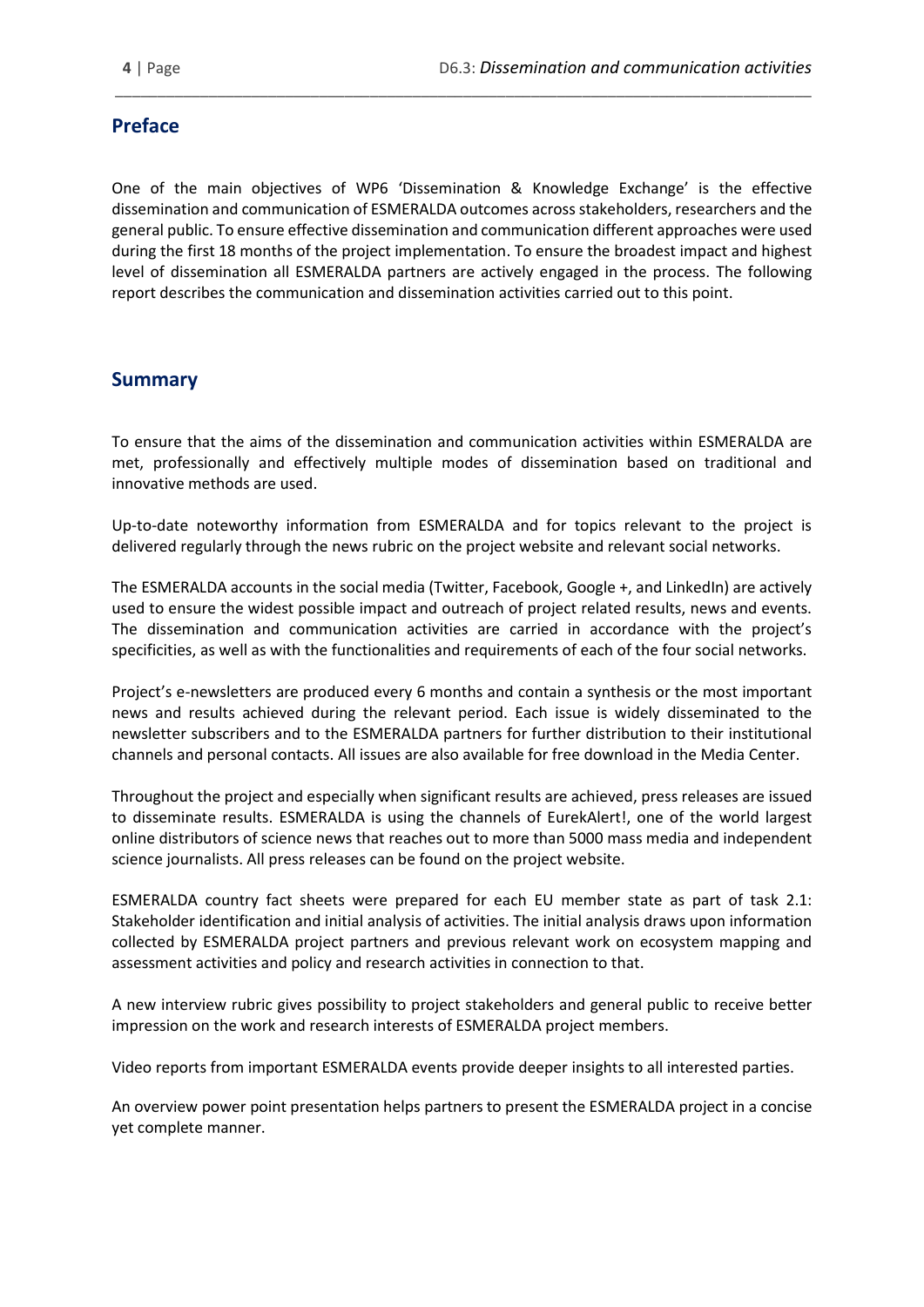# <span id="page-4-0"></span>**1. Dissemination and communication activities**

#### <span id="page-4-1"></span>**1.1. ESMERALDA website**

The project website [\(http://esmeralda-project.eu/\)](http://esmeralda-project.eu/) was created in the beginning of the project to serve as a main information hub and a news distributor. The website consists of two platforms – external website and Internal Communication Platform (ICP) to ensure the smooth communication both between project partners, and between the project and external audiences. The public website features information about the project and partners involved in it, as well as dedicated news and events sections, and a project library. The Media Centre provides easy access to key dissemination materials, including logo, brochure, posters, newsletters, videos etc.

\_\_\_\_\_\_\_\_\_\_\_\_\_\_\_\_\_\_\_\_\_\_\_\_\_\_\_\_\_\_\_\_\_\_\_\_\_\_\_\_\_\_\_\_\_\_\_\_\_\_\_\_\_\_\_\_\_\_\_\_\_\_\_\_\_\_\_\_\_\_\_\_\_\_\_\_\_\_\_\_\_\_

Since its creation, the project website is enjoying a growing numbers of visitors. A total of 10,535 users have interacted with the ESMERALDA website, realizing more than 53,000 page views and 16,175 sessions. Out of the total visitor numbers, 66% are new and 33% are returning visitors, demonstrating that 1/3 of the website audience is engaging with project content on an on-going basis. The average page depth of the website scores 3.3 pages per session.

The geographic distribution of ESMERALDA website visits (Fig 1) shows that the project has engaged audiences across the world. The website has been visited from a total of 142 countries, with most visitors coming from: USA - 1,910, Germany - 1,582, Bulgaria – 1,448, Russia – 1,153, UK – 811, Italy – 705, Finland – 647, The Netherlands – 530, France – 428 and Belgium – 400.



**Figure 1**: Map of the geographic distribution of ESMERALDA website audiences.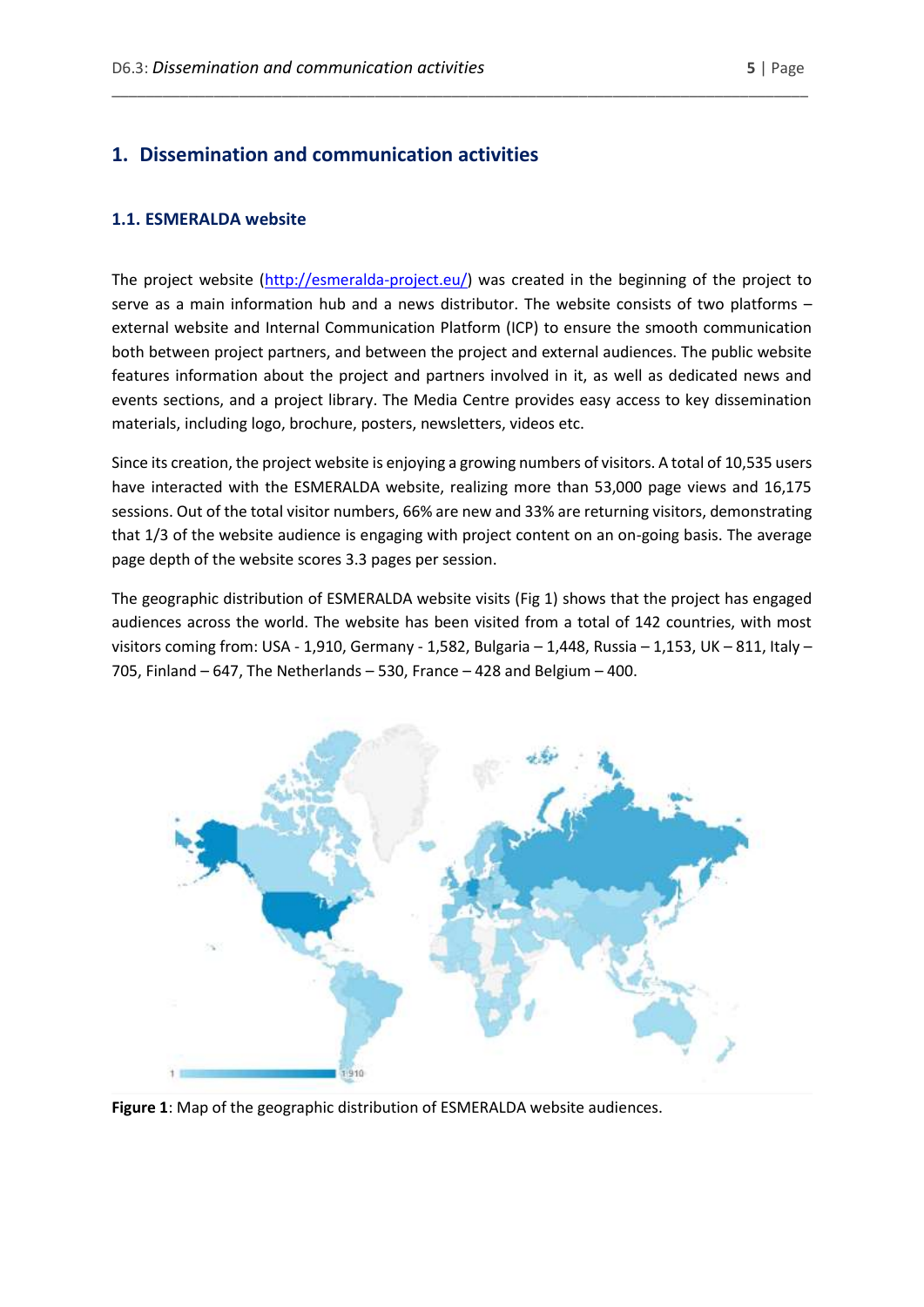#### <span id="page-5-0"></span>**1.2. ESMERALDA news**

Important ESMERALDA-relevant information (including job and article alerts, forthcoming events announcements, etc.) is delivered to the targeted audiences and the general public on a regular basis mainly through the project website (www.esmeralda-project.eu). Overall 83 news items were published on the website during the first 18 months of the project (or an average 5 items per month). With the intention to facilitate reading, the announcements are divided in two major categories: 1) News and 2) Events:

\_\_\_\_\_\_\_\_\_\_\_\_\_\_\_\_\_\_\_\_\_\_\_\_\_\_\_\_\_\_\_\_\_\_\_\_\_\_\_\_\_\_\_\_\_\_\_\_\_\_\_\_\_\_\_\_\_\_\_\_\_\_\_\_\_\_\_\_\_\_\_\_\_\_\_\_\_\_\_\_\_\_

[News announcements](http://www.esmeralda-project.eu/news/) – a total of 55 ESMERALDA-derived and relevant news have been published on the project website until 20 July 2016. The website visitors were kept regularly informed through 39 news pieces on a number of topics (meetings outcomes; ESMERALDA-relevant articles, books and reports focusing on biodiversity, ecosystem services and their functioning and many others), 3 events announcements, 10 job offers and 3 article alerts.

[Events announcements](http://www.esmeralda-project.eu/events/) – altogether 28 ESMERALDA relevant events were announced on the project website. Two of them were organised by ESMERALDA, the other 26 dealt with initiatives similar to ESMERALDA. They are published with the aim to inform individuals visiting the website about important forthcoming national and international meetings, workshops, conferences and congresses and also to assist the ESMERALDA members to select the most suitable event to represent the project and disseminate its results to the wide scientific community.

In addition to the website, aspiring to reach out to an audience as large as possible, all news were also distributed via the ESMERALDA social media (Facebook, Twitter, LinkedIn and Google+) profiles.

#### <span id="page-5-1"></span>**1.3. ESMERALDA social media**

To increase the project visibility and to promote ESMERALDA-related news and results, accounts for 5 major social networks, namely [Facebook,](https://www.facebook.com/esmeraldaeu) [Twitter,](https://twitter.com/ESMERALDA_H2020) [Google +,](https://plus.google.com/u/0/106678032426660504247/posts) [YouTube](https://www.youtube.com/channel/UCYccq43qlhz_-5LRyWblpSA) and [LinkedIn](https://www.linkedin.com/uas/login?session_redirect=https%3A%2F%2Fwww.linkedin.com%2Fgroups%2F6955245) were set up. The ESMERALDA profiles have been created to reflect the general project branding and in an engaging and interactive way. Each account aims at a different group of users reflecting the specificities of the network itself. Twitter is used for short and catchy updates on news and events, as well as forming community through Twitter lists and for livestreaming of conferences. Facebook is used for longer posts, creating and promoting events, and sharing photo albums. Despite Google + is still relatively unpopular among users and offers similar characteristics to Facebook, an account is supported as the networks gives a similar experience to a blogging space. YouTube serves as an alternative channel to communicate project news via videos as a medium. LinkedIn is used for professional discussions around a topic, as well as for networking and promoting within professional circles.

The ESMERALDA social media groups are fully operational and in process of increasing popularity and member participation. All project news and events are posted through RSS feeds on the Twitter and Facebook account, while posts and discussions are specifically tailored for Google + and LinkedIn. By the end of July 2016, the number of posts on the ESMERALDA Facebook page was 50 and it has got 64 followers. Respectively, the ESMERALDA Twitter profile has 212 tweets and 199 followers. Google+ has **7,882 views** and 15 posts, while the LinkedIn account has 23 members and 7 discussions started.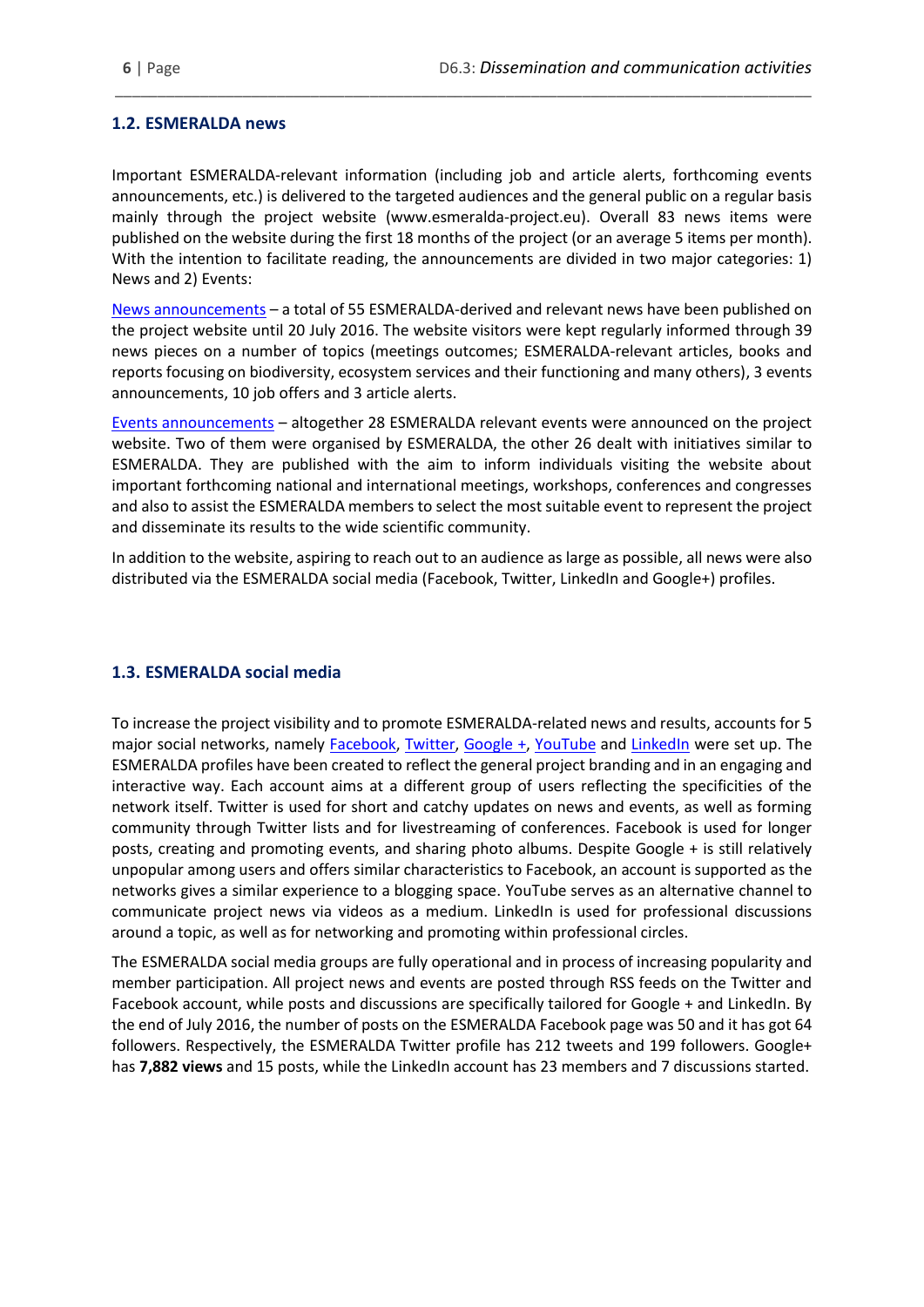#### <span id="page-6-0"></span>**1.4. ESMERALDA e-newsletter**

A news bulletin in electronic format, containing and highlighting news of interest for the ESMERALDA stakeholders was launched in August 2015. The ESMERALDA newsletter is issued on a 6 months basis and contains news, details on upcoming events, results and facts, publications and any other activities, which are of interest to the project stakeholders and the general public and can help increase the project visibility. These could also be interviews given for local media, published articles, public lectures, and presentations given at seminars or workshops. To maximize the effect of the news they are combined with relevant photographs and/or multimedia if possible and when available.

\_\_\_\_\_\_\_\_\_\_\_\_\_\_\_\_\_\_\_\_\_\_\_\_\_\_\_\_\_\_\_\_\_\_\_\_\_\_\_\_\_\_\_\_\_\_\_\_\_\_\_\_\_\_\_\_\_\_\_\_\_\_\_\_\_\_\_\_\_\_\_\_\_\_\_\_\_\_\_\_\_\_

During the period from February 2015 to July 2016, two issues (1 and 2) of the **ESMERALDA** e[newsletter](http://www.esmeralda-project.eu/media/center/11838) have been published (August 2015 and March 2016). The newsletters are sent out to all newsletter subscribers and the ESMERALDA consortium and Advisory Board members. The newsletters were also made public via the Media Centre on the website.



Esmeralda group photo. Credit: Christian Urban, Uni Kiel

#### What is ESMERALDA?

Humankind benefits in a multitude of ways from biodiversity, ecosystems and the services they provide. Such services include, for example, provision of drinking water, food security, air quality regulation and recreation.

The new collaborative EU Horizon 2020 funded project "ESMERALDA - Enhancing ecosystem services mapping for policy and decision making" looks into the needs of policy- and decisionmakers in EU member states for flexible methodologies, tools and data for sustainable management of ecosystems and their services.

The strength of the ESMERALDA consortium lies in its ability to make solutions for mapping and assessment problems available to stakeholders from the start of a project, because our expertise allows us to build on existing research projects and data sharing systems.

Learn more about the project on our website: www.esmeralda-project.eu

**Figure 2: ESMERALDA e-newsletter issue 1.**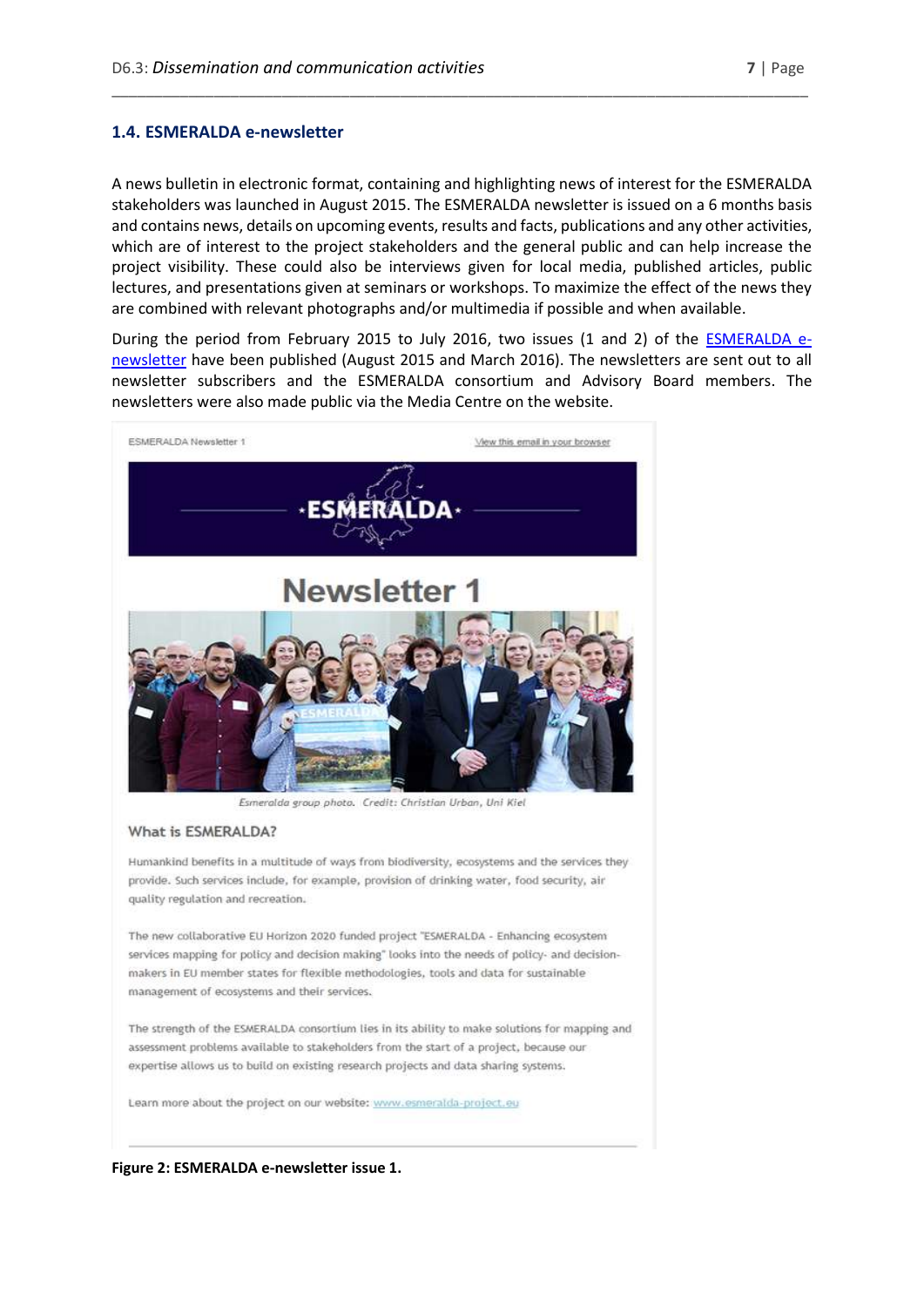#### <span id="page-7-0"></span>**1.5. ESMERALDA press releases**

The first press release announced the official ESMERALDA project kick-off meeting. It was issued in May 2015, and was broadly disseminated through the channels of one of the world's leading distributor of science news EurekAlert! and the Pensoft's channels. The press release "Mapping and assessing ecosystems and their services for policy and decision making" has been viewed by 1106 journalists in Eurekalert alone. With the progress of the project work, when significant results are obtained, new press releases will be prepared and largely distributed to the media, through personal and institutional channels. All press releases can be accessed via the Media Centre on the project website.

\_\_\_\_\_\_\_\_\_\_\_\_\_\_\_\_\_\_\_\_\_\_\_\_\_\_\_\_\_\_\_\_\_\_\_\_\_\_\_\_\_\_\_\_\_\_\_\_\_\_\_\_\_\_\_\_\_\_\_\_\_\_\_\_\_\_\_\_\_\_\_\_\_\_\_\_\_\_\_\_\_\_



**Figure 3: ESMERALDA press release**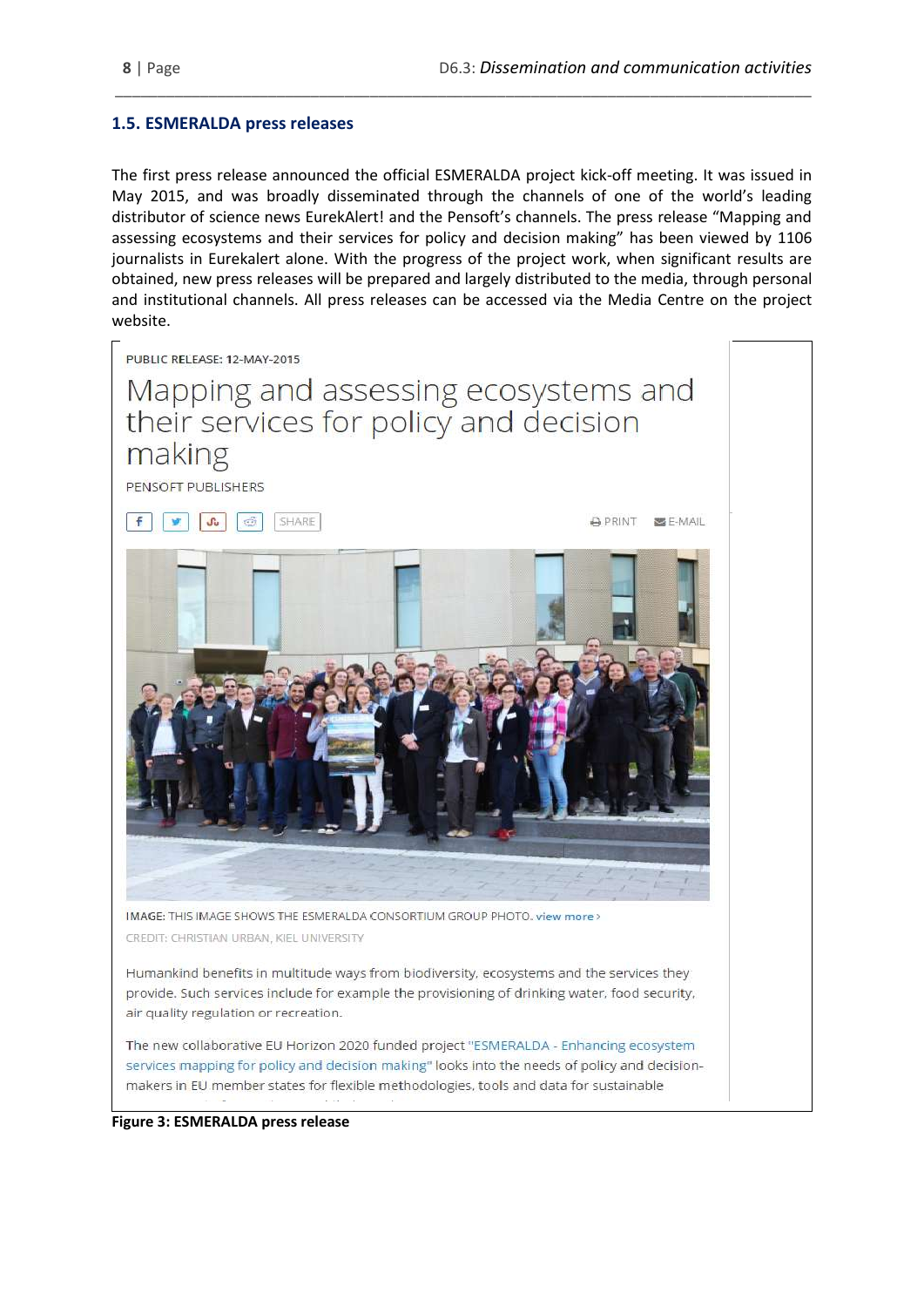#### <span id="page-8-0"></span>**1.6. ESMERALDA country factsheets**

The first phase of ESMERALDA was dedicated to the identification of relevant stakeholders and stocktaking of the implementation of MAES (Mapping and Assessment of Ecosystems and their Services) in all EU member states. One key outcome of this phase are the EU Country Fact sheets (MS09 Fact sheets per member state/case study available) containing information about each country's MAES-related activities, implementation prerequisites and needs as well as relevant policy and research activities. The fact sheets were produced based on information collected by the ESMERALDA project partners as well as related policy and research activities such as the MAES Working Group and the MESEU project. All fact sheets are now available on [BISE,](http://biodiversity.europa.eu/) the Biodiversity Information System for Europe, for the different countries within the platform's MAES-related developments in th[e European Union section.](http://biodiversity.europa.eu/maes/maes_countries)

\_\_\_\_\_\_\_\_\_\_\_\_\_\_\_\_\_\_\_\_\_\_\_\_\_\_\_\_\_\_\_\_\_\_\_\_\_\_\_\_\_\_\_\_\_\_\_\_\_\_\_\_\_\_\_\_\_\_\_\_\_\_\_\_\_\_\_\_\_\_\_\_\_\_\_\_\_\_\_\_\_\_

| <b>ESMERALDA-</b><br>25.77<br><b>Bratis Co. Co. Address comment and company</b><br><b>Brown and Service Council</b> | <b>ESMERALOA</b><br><b><i>CONT</i></b><br><b>Consider American Architectural</b><br>to this stress for class.  | <b>ESMERALDA-</b><br><b>BUC</b><br><b>Shortland Artistical Association and a</b><br>to call the factor county. | <b>ESMERALDA-</b><br><b>YEAR</b><br><b>British &amp; Anderson Hermiterial Tra</b><br><b>Scott College Ave</b>            | <b>SALES</b><br><b>ESMERALDA-</b><br><b>DALP</b><br><b>Northern Street Ave - Northern Frankrick</b><br>Analytic chief from the com- | <b>ESHERALDA-</b><br>早気戸<br>Manufacturers and the content of the<br>standard colorador results. | <b>ESMERALDA-</b><br><b>THEM</b><br><b>Bracklocks constructions</b><br><b>Bookley All Hollan and</b>        | <b>ESMERALDA-</b><br>FINGH<br>discuss a column consumer relative<br><b>Brackler and Berlins referee</b>             |
|---------------------------------------------------------------------------------------------------------------------|----------------------------------------------------------------------------------------------------------------|----------------------------------------------------------------------------------------------------------------|--------------------------------------------------------------------------------------------------------------------------|-------------------------------------------------------------------------------------------------------------------------------------|-------------------------------------------------------------------------------------------------|-------------------------------------------------------------------------------------------------------------|---------------------------------------------------------------------------------------------------------------------|
| Country Fact Street<br><b>Linemanny S.IA</b>                                                                        | <b>Country Fact Month</b><br><b>Hungary 953</b><br>$- -$                                                       | County Fact Sheet<br>Mallie Stift<br>---                                                                       | <b>Country Fair Street</b><br>Educat #111<br><b>COLLEGE</b><br>$-$<br>-<br>--                                            | <b>Claimby Post Street</b><br>Democrats DAG                                                                                         | Climaty Fast News<br><b>Seconds INC</b><br>-<br>-<br>----                                       | <b>County Rach Shoot</b><br><b>FIRMLES</b><br>≔<br>--                                                       | Course Fail Stage<br><b>Reflectionals PA !</b>                                                                      |
| F. are are<br><b>ESMERALDA</b><br>95629<br><b>CARD AND COMPANY</b><br>the state state and the change                | <b>ESMERALDA-</b><br><b>CTIGLAR</b><br>and dealers and a<br>to state the decoration of                         | Karn.<br><b>ESMERALDA-</b><br>中国民<br><b><i>CARD COMPANY AND INCOME.</i></b><br>No principal and advertising to | <b>ESMERALDA-</b><br><b>STATISTICS</b><br><b>Senior Process and American Professor</b><br>the party start development of | j19.<br>and the<br><b>ESMERALDA-</b><br><b>PAGE</b><br>ning to special climate relation<br>the policy can chance make a             | <b>ESMERALDA-</b><br>マリション<br>the first city is a simple state.                                 | ja 1<br><b>ESMERALDA</b><br>PER<br>the city is a change of the con-<br>We will not the state for a state of | <b>ESHERALDA-</b><br>Sigur<br><b>Antique Collection Services Countries</b><br><b>Scottist and American controls</b> |
| Country Fact Street<br><b>Seat AD</b><br>-                                                                          | County Fast Sheet<br><b>Seattle (SE)</b><br>÷<br>œ                                                             | <b>Country Ford Sheet</b><br><b>Small</b> ERS<br>47<br>ι∓≫<br><b>TRIAL</b><br>---                              | <b>Country Ford Street</b><br><b>Museus (AT)</b><br><b>Service</b>                                                       | Country Paul Sheets<br><b>Bally UTI</b><br>٠<br>---                                                                                 | <b>County Fact Shows</b><br><b>CHARA RMS</b><br>$\sim$<br>---                                   | County Fiel Street<br><b>Brighton (BB)</b><br>--                                                            | Country Fact Street<br><b>Series 191</b><br>かいせ<br>-                                                                |
| <b>ESMERALDA-</b><br>DISCO.<br><b>Schemen Architects Contact Installed</b><br>the later of the bank of the late     | $- -$<br><b>ESMERALDA-</b><br><b>PAGE</b><br><b>Security of the company's</b><br><b>Bridge All House Law 2</b> | <b>ESMERALDA-</b><br><b>COLOR:</b><br>Microsoft & Michigan Microsoft Broadway<br>ALLAWAY AND ARRESTS FOR DE-   | <b>ESMERALDA-</b><br><b>GIVE AN</b><br>Stewarte Avenue, convey manual<br><b>HEARLOCKHANG</b>                             | <b>ESMERALDA-</b><br>Old Sec.<br>automotive program in the first continues<br>to policyloche controlled to                          | <b>ESMERALDA</b><br><b>THINK IS A RAILEY STATE CARDS</b><br>To shake and dealers manag-         | <b>ESNERALDA</b><br>100000<br><b>CARL CARL CARDS</b><br>to this or dealer child.                            | $- - -$<br><b>ESMERALDA</b><br>Dig or<br><b>Section Products and Content Content</b><br>to the international        |
| <b>Country Fact Blood</b><br><b>Included JSTS</b><br>۰<br>----                                                      | Country Vand Drawn<br><b>Particular (FT)</b><br>--                                                             | <b>County Foot State</b><br><b>France 295</b><br>٠<br>---                                                      | <b>Country Fact Shoot</b><br><b>Bulgaria IBG</b><br>=<br>---                                                             | <b>Country Ford Street</b><br><b>Littlewood (I)</b><br>---                                                                          | <b>Executive Fact Shown</b><br>Project Ph.)<br>-<br>---                                         | <b>Country Fact Shaet</b><br><b><i><u>Banania (M)</u></i></b><br>п<br>----                                  | <b>Country Fact Siness</b><br><b>Brookly</b> 2541<br>╾<br>---                                                       |
|                                                                                                                     |                                                                                                                | ---<br>ומי                                                                                                     | ---                                                                                                                      |                                                                                                                                     |                                                                                                 |                                                                                                             | ---                                                                                                                 |

**Figure 4: ESMERALDA country fact sheets.**

#### <span id="page-8-1"></span>**1.7. ESMERALDA interviews**

An [Insider rubric](http://esmeralda-project.eu/showpage.php?storyid=13694) was launched in May 2016. Every few weeks, profiles of ESMERALDA consortium members are posted to give the project stakeholders and general public insights on their research interests and role in the project as well as what motivates scientists in their work, and how are they hoping to contribute to societal welfare with their research. The rubric started with two profiles featured – this of the ESMERALDA coordinator Dr Benjamin Burkhard who pioneers the initiative, alongside SYKE Senior Researcher Dr Petteri Vihervaara.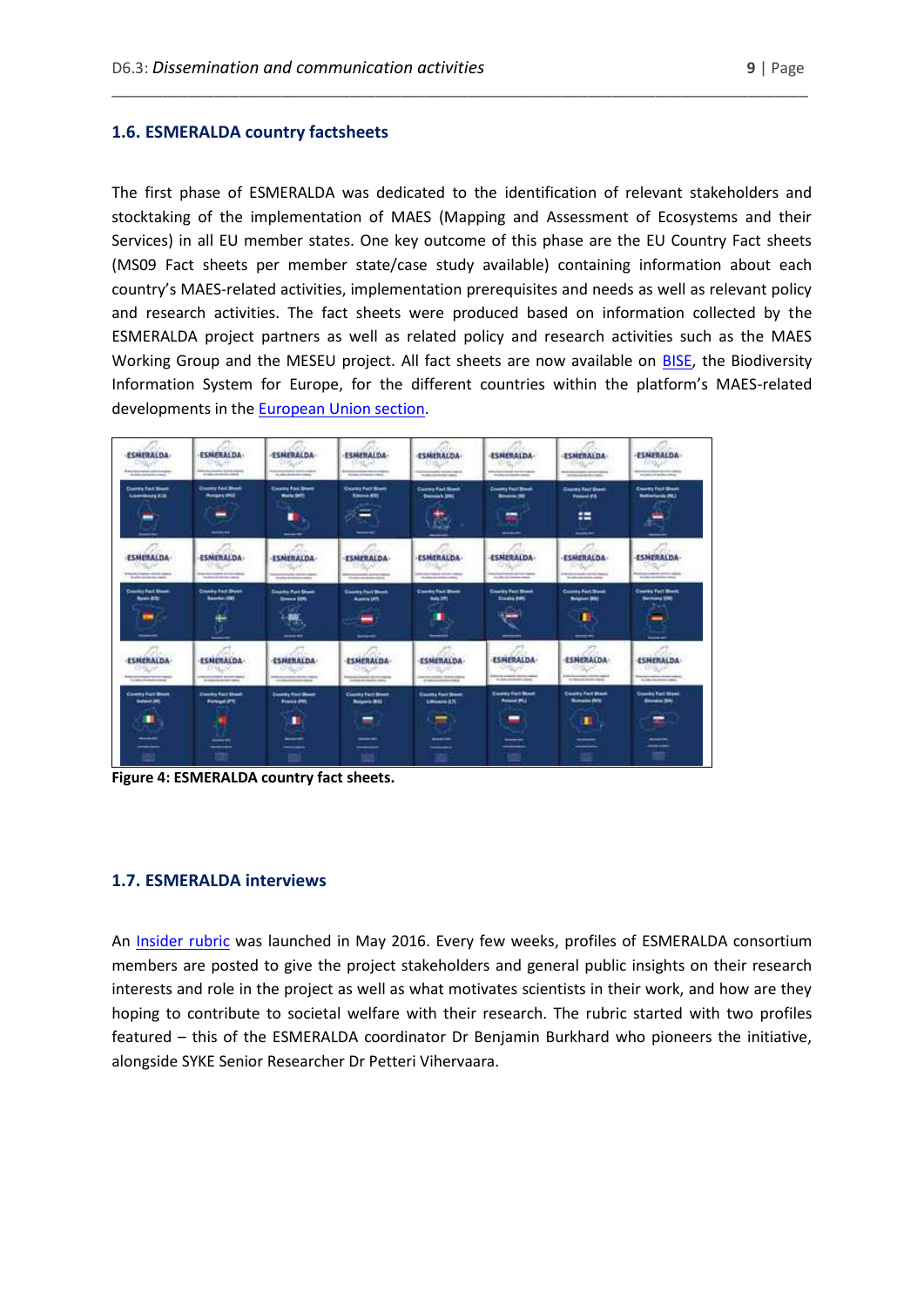

\_\_\_\_\_\_\_\_\_\_\_\_\_\_\_\_\_\_\_\_\_\_\_\_\_\_\_\_\_\_\_\_\_\_\_\_\_\_\_\_\_\_\_\_\_\_\_\_\_\_\_\_\_\_\_\_\_\_\_\_\_\_\_\_\_\_\_\_\_\_\_\_\_\_\_\_\_\_\_\_\_\_

**Figure 5: ESMERALDA insider rubric examples.**

### <span id="page-9-0"></span>**1.8. ESMERALDA video reports**

Impressions, outcomes and other useful information from events organised by ESMERALDA can be found in [video reports](http://www.esmeralda-project.eu/media/center/13387) prepared by the WP6 dissemination team. Two videos (first ESMERALDA Stakeholder Workshop which took place from 13 to 16 October 2015 in Riga, Latvia, and the second ESMERALDA workshop, which took place from 14 to 16 April 2016 in Nottingham, UK) are ready. The video clips are uploaded on the project's [YouTube Channel,](https://www.youtube.com/channel/UCYccq43qlhz_-5LRyWblpSA) and also available through the Media Center on the project website. They were also disseminated via the social media and as a part of the ESMERALDA newsletters.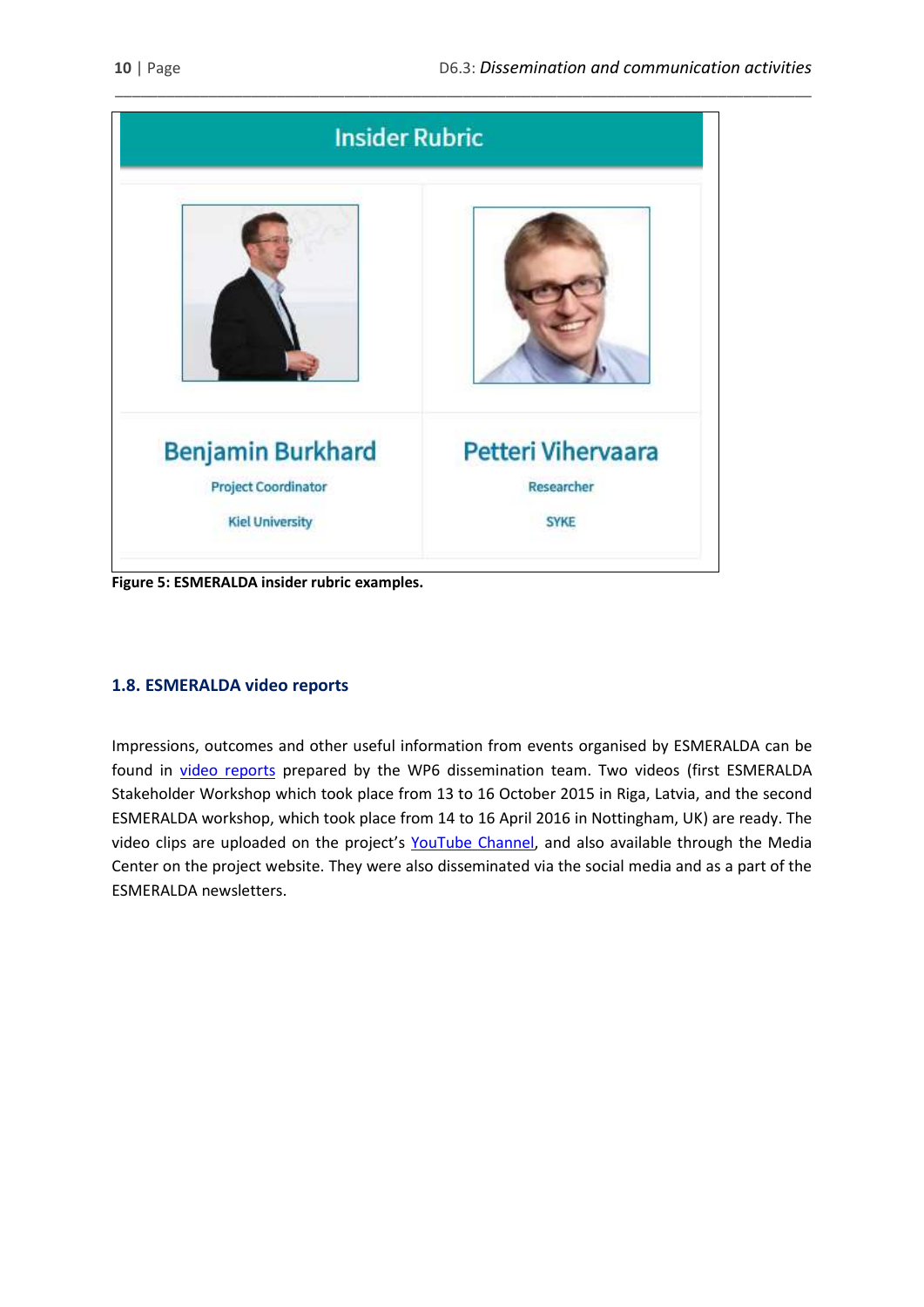

**Figure 6: ESMERALDA video report examples.**